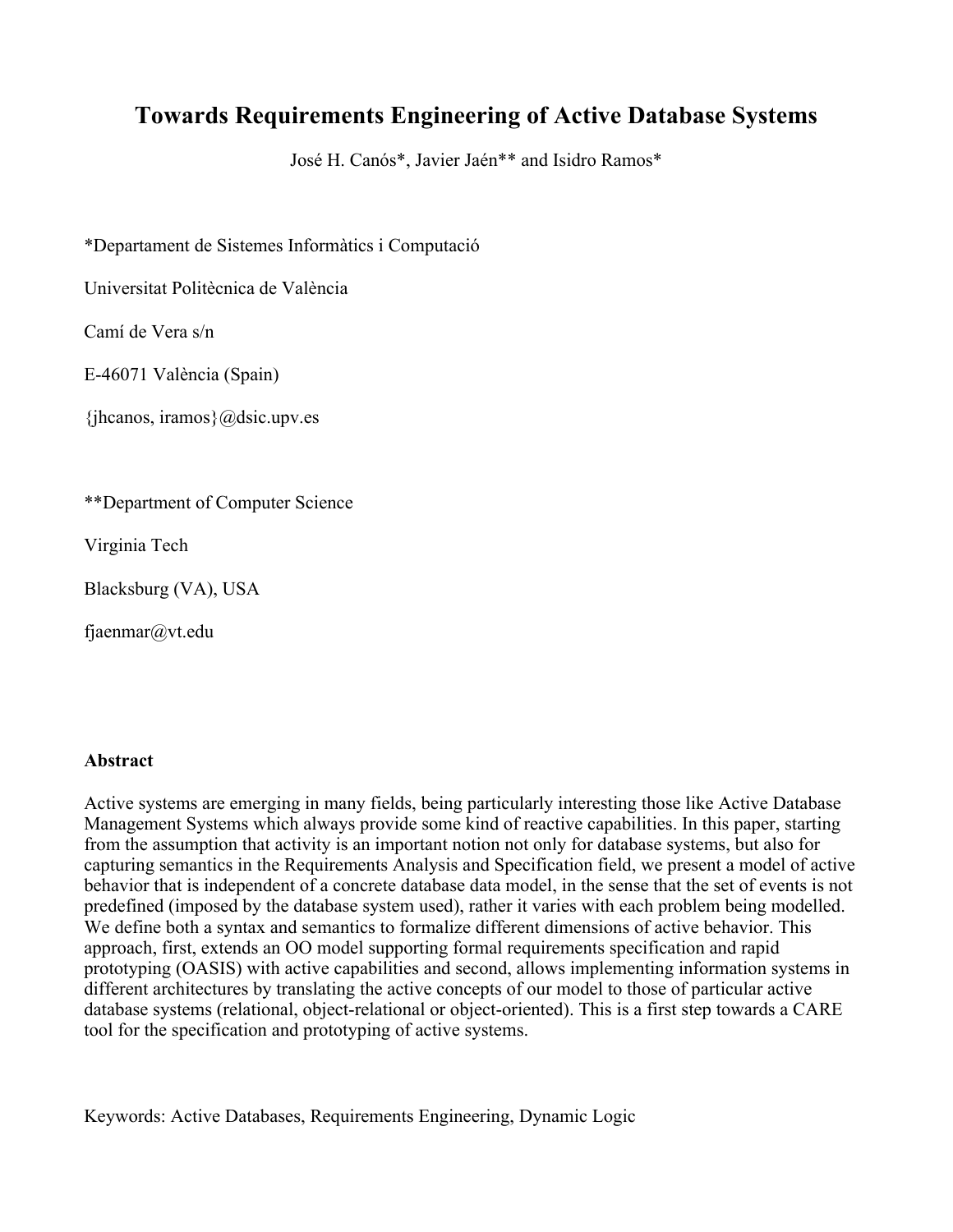# **1. Introduction**

The work on active database management systems (ADBMS) is reaching an interesting level of maturity with a number of active systems available and, more important, a wide agreement on what the functionality of such systems should be; the ADBMS Manifesto [Dit95] defines a basic terminology and enumerates a set of required features for a DBMS to be considered as active. Essentially, the (re)active behavior is associated to the DBMS itself, which should be "able to react automatically to situations in the database and beyond" [Dit95]. This characterization is applied to (object-) relational as well as to object-oriented (OO) DBMS. In both cases, a situation is the occurrence of an event; in the relational case events are for instance the insertion or deletion of a tuple in the DB, while in OODBMS different events may be defined (creation or deletion of objects, invocation of a method in an object, etc.). No matter the kind of system, active behavior is usually associated to the DBMS, so that activity is seen as an add-on to the data model underlying the system.

This approach is, in our opinion, too low-level. From a Software Engineering point of view, a system+IBk-s active dimensions are just properties of some of its entities, and must be described at the Requirements Analysis and Specification phase of the software lifecycle. As a consequence, the set of candidate events for representing active behavior must consist of events in the Universe of Discourse (UoD), otherwise one would be taking implementation decisions at a very early phase of the lifecycle.

In this paper we are interested in extending OASIS [Pas92], an OO model supporting formal requirements specification and rapid prototyping, with active capabilities in order to make it suitable for Requirements Analysis and Specification of active systems. In this model, a set of Past Future (PF) rules whose semantics is based on Dynamic Kripke Structures (DKS) is attached to each class in a conceptual schema defining the active behavior of its instances. This behavior is not characterized by a predefined set of events related to a particular DBMS, but by events that belong to the UoD resulting in a notion of activity which is domain-oriented rather than data model-oriented.

An interesting feature of this approach is that its data model independence allows implementations of object-oriented and active schemas either over relational, object-relational or object-oriented ADBMS depending on the implementation requirements of the information system being developed. The definition of the mappings between the active notions in OASIS and the active capabilities of the different systems is currently under research. Apart from this transformational approach, a prototype ADBMS that implements the OASIS model has been developed [Can95].

The paper is organized as follows: Section 2 presents an overview of OASIS. Section 3 extends OASIS at both the syntactic and semantic levels to deal with activity; first, by introducing Dynamic Logic in order to define semantics for active behavior, second by formally defining new concepts like DKS and PF rules and, finally, by analyzing OASIS new active dimensions. Section 4 reports several aspects of our proposal together with some methodological guidelines for Active Requirements Analysis and Specification (ARAS). Finally, we give some concluding remarks and enumerate some future work in the field.

# **2. Introducing OASIS**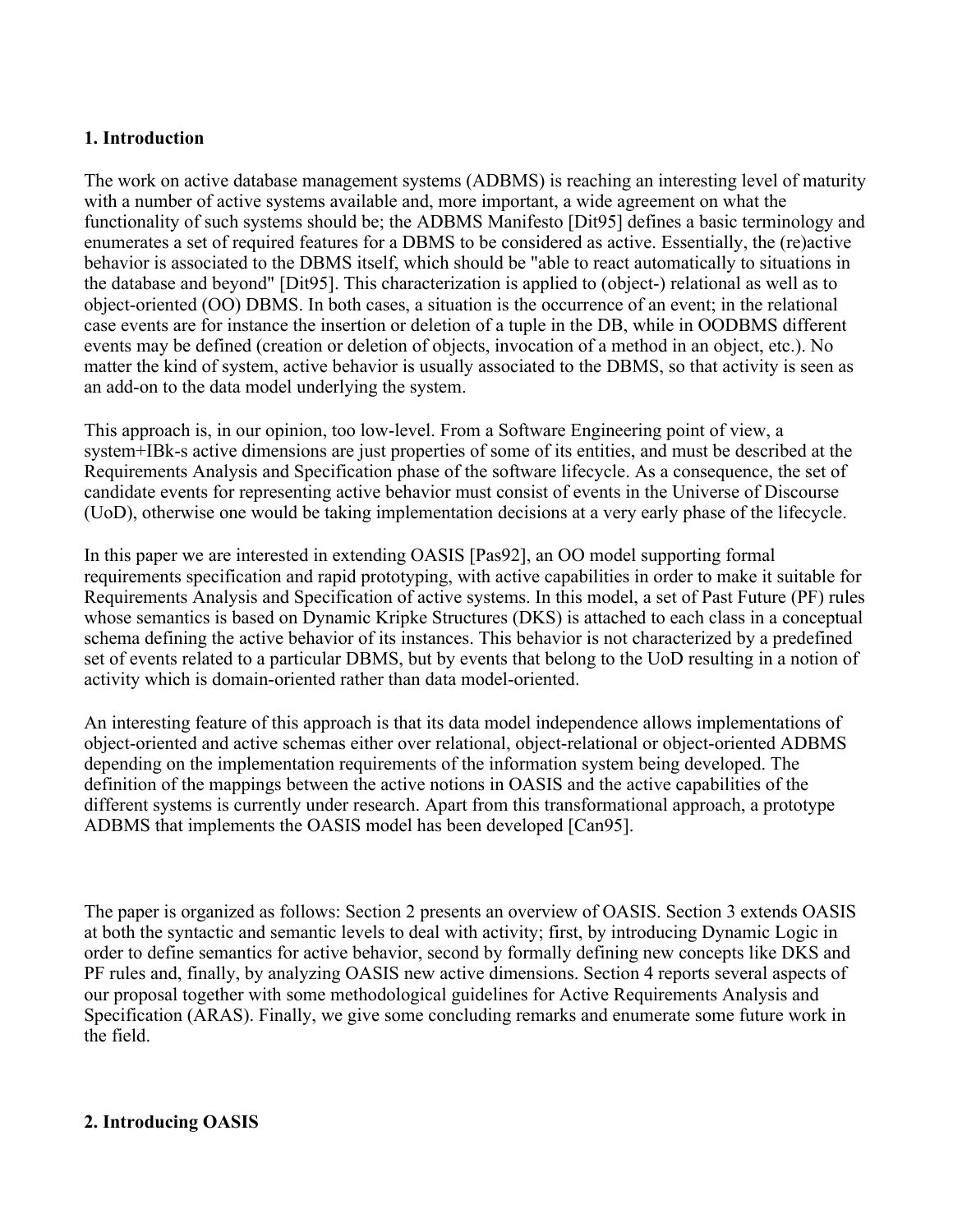Information Systems are seen in OASIS as societies of communicating objects that evolve through state changes following certain behavior rules. An object is observed in order to know some of its structural properties, which are represented in the model by introducing the notion of attribute. Each object is referred to by means of its unique identifier and an object+IBk-s state is given at any moment by the set of values of its attributes, i.e., a change in any of the attribute values will lead to a change in the object+IBk-s state. The value of an attribute may only change as a consequence of an event occurrence in the life of the object and according to a set of constraints that restrict the possible states that an object can reach during its lifetime. The cooperation among OASIS objects is established through communication by messages and interaction mechanisms. There are two communication mechanisms in our model: observations and updates, the former to obtain information about an object+IBk-s state and the latter to modify it. The distinction between observations and updates is merely syntactic: both are special cases of event sharing, an interaction mechanism resulting in two or more objects synchronizing their lives [Har92].

Structural and behavioral aspects are collected in the notion of type. In OASIS an object type is defined as a tuple  $T=(A,X,F,P)$ , where:

\* A is a set of attributes, which may be constant, variable and derived from other attributes.

 $* X = Xs + 8Mg - Xa$  is a set of events; Xs are the services provided by the instances of the type, and Xa are the actions that might be requested to other objects in the system, even to themselves. For every action there must be a service with the same name in some type of the system.

 $*$  F= Fy  $+8Mg$ - Fd  $+8Mg$ - Fp  $+8Mg$ - Ft is a set of formulae capturing different aspects of the OASIS behavioral model; Fv are the valuation formulae that state how attribute values are changed by events; Fd is a set of derivation rules associated to derived attributes; Fp are the event preconditions which define the valid states of an object for an event to occur; Ft are the triggering rules, defining a very limited type of active behavior in OASIS objects; and Fc are integrity constraints expressed as temporal formulae that must hold over any sequence of states of an object.

\* P is a term built over the alphabet Xs +8Mg- O, being O the operators of the Basic Process Algebra (BPA) defined in [Wie93]; every actual life of an object must be a subprocess of P.

The interested reader may find a formal and detailed presentation of OASIS in [Can96,Pas92].

# **3. Extending OASIS with Active Dimensions**

OASIS, in its initial version, was conceived as a model that was very suitable for Requirements Analysis of systems of great structural complexity. To cope with this, OASIS provided a great richness of structural constructors like aggregation, specialization, and parallel composition, among others. However, limited capabilities supporting active expressiveness were available: triggering rules (a special case of condition-action rules), and processes (describing valid sequences of events or lives). In depth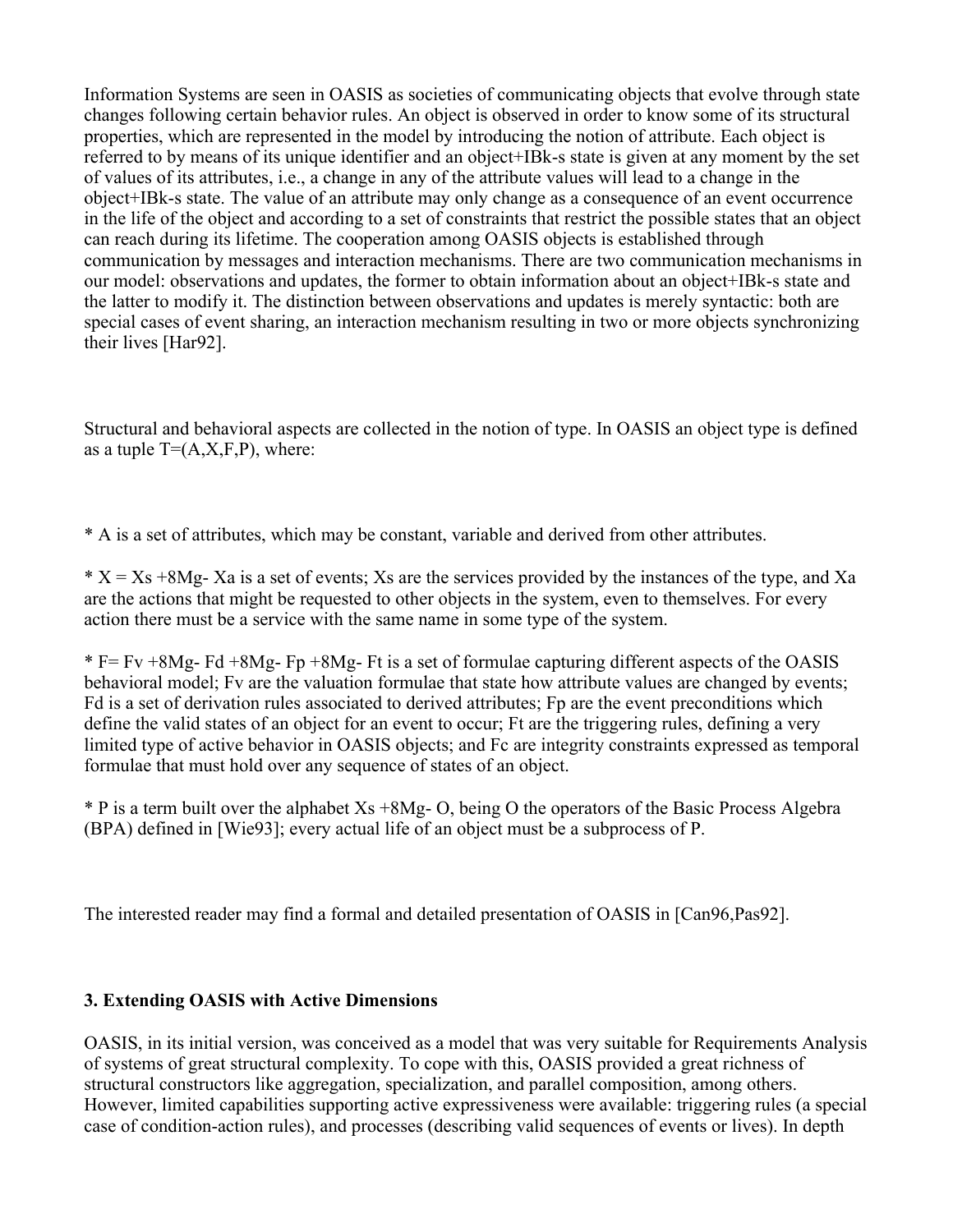studies of current research in the field of active systems [Cha93,Dit95] reveal the non existence of models an languages for ARAS and encourages us to extend OASIS with a complete set of active dimensions to make it suitable for this purpose.

An entity, and in particular an OASIS object, may behave in two general ways: first, by reacting to some kind of stimuli: another object+IBk-s service request, an event occurrence, a condition over a state; and second, by acting spontaneously following its own initiative. These two general behavioral categories will be known respectively as reactive and active behavior. Reactive behavior can be classified, according to both the type of stimuli and the originated reaction, into event-state (ES), event-action (EA), and condition-action (CA) reactions. ES reactions describe state changes after event occurrences, EA reactions cope with causal dependencies between events and actions, and CA reactions describe stimuli based on conditions over states. Finally, active behavior is purely spontaneous and is used as a way of characterizing patterns of objects+IBk- lives.

All these possible behavioral aspects have in our model a unified and well-defined syntax and semantics which is based, as presented later, on DKSs. Let us introduce some previous definitions that will help us to define both the syntactic and semantic components of our behavioral model.

# 3.1 Syntax

Processes, seen as combinations of services, actions and conditions over states in terms of sequential composition, choice and iteration, are the linguistic foundations for the proposed extension to OASIS.

Definition 1

A process is defined inductively as follows:

- \* +8Gw- is the empty process;
- \* a service e+8M4- Xs is a process;
- \* an observation o??a +8M4- Xa is a process;
- \* an update o:: e +8M4 Xa is a process;
- \* check(+8GrwKQ- ,where +8Go- is a first order formula, is a process;
- $*$  if p1, p2 are processes, then p1 & p2 is a process;
- \* if p3, p4 are processes, then p3 or p4 is a process;
- $*$  if p is a process, then  $+8GE-$  p  $+8GI-$  is a process;
- \* only are processes those defined by i), ..., viii)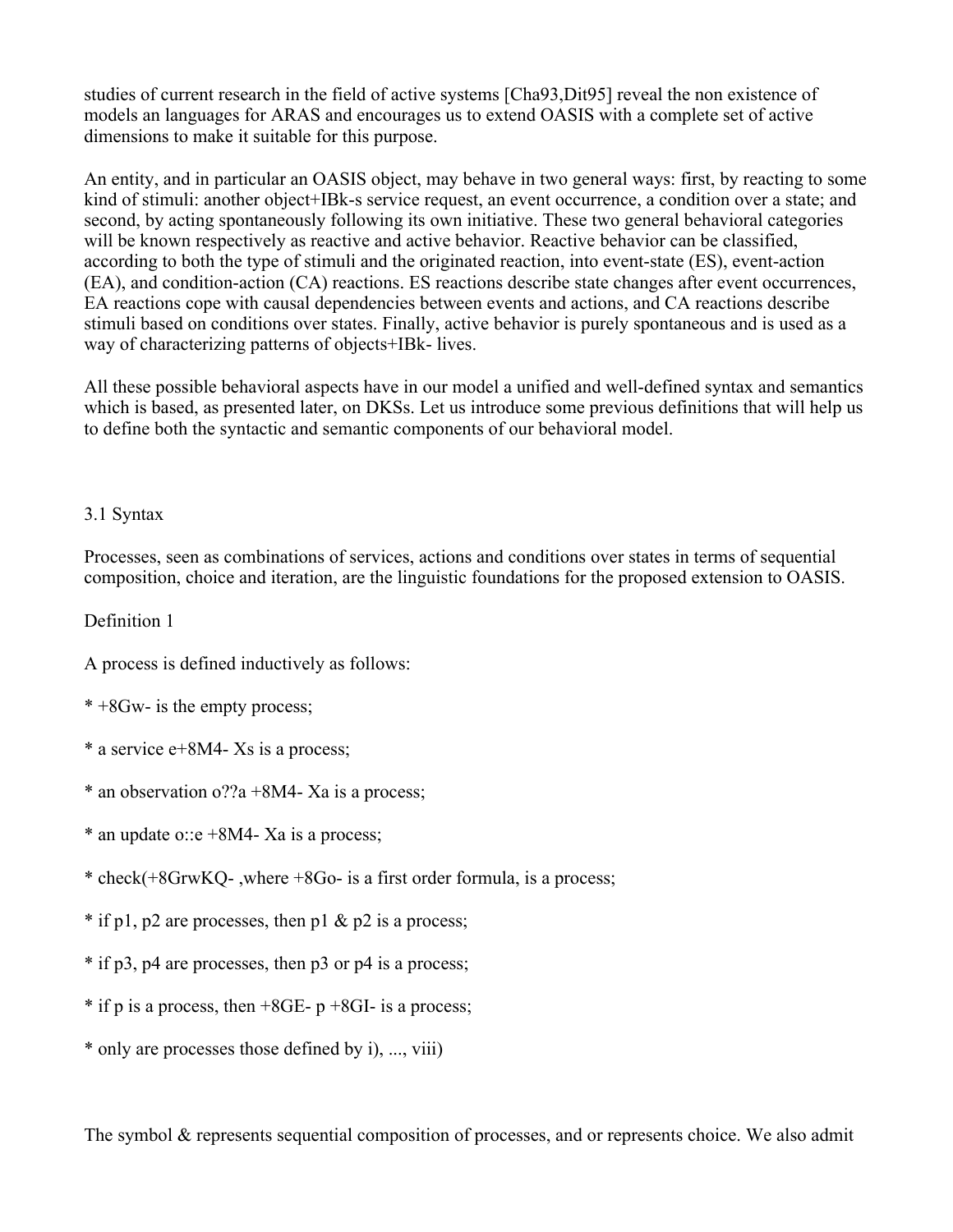iteration by means of recursive processes. The process defined in viii) is called a transaction, and includes as additional semantics that of the transactions in the database world [Ram93]: an all-ornothing execution policy and the non observability of the states an object reaches during the execution of the transaction; the symbols +8GE- and +8GI- have the same meaning as respectively the begin and commit operations in databases.

A process, as defined above, will be used to express either activity that occurred in the past (P-process) or activity that must occur in the future (F-process) having, thus, different semantics.

# Definition 2

A Past-Future rule (PF-rule) has the form [p]<f>; p and f are called respectively P-process and F-Process.

# 3.2 Semantics

# 3.2.1 Formal framework: Dynamic Logic

Dynamic Logic (DL) is a modal logic proposed by David Harel [Har79] in the late 70+IBk-s as a formalism for reasoning about programs that check and modify a given environment. The main goal was to describe in a formal way the effect of programs execution as a first step for further formal reasoning about them. Although Harel+IBk-s work on DL is very extensive, we are describing next, as an introductory summary, those dynamic formulae that are relevant to our purposes.

A Dynamic formula is expressed as +8GY- +8Fs- p+8F0- +8Hk- where +8GY- and +8Hk- are first order formulae, p represents a program (in a wide sense) and  $+8Fs- +8F0-$  is the necessity operator. The intuitive meaning of such a formula can be stated as follows: "if +8GY- holds , then after execution of the program p, +8Hk- must hold".

Dynamic formulae, as opposed to first order formulae, have a special singularity. The latter are interpreted in a single interpretative structure, whereas the former need several ones. This important difference can be understood by taking into account that dynamic formulae are used to describe an evolving process, i.e., a certain sequence of state changes. Thus, a formal dynamic theory is interpreted by using a Kripke structure  $K=(+8Fc- , +8Hc- 0, +8HI- )$  where:

\* +8Hc- 0 is the initial world, and

\* +8HI- (p) +8M0- +8Fc- +8LQ- +8Fc- , being p a program, is an accessibility relation among worlds.

<sup>\* +8</sup>Fc- is a set of possible worlds, each one of them defined as a first order interpretative structure,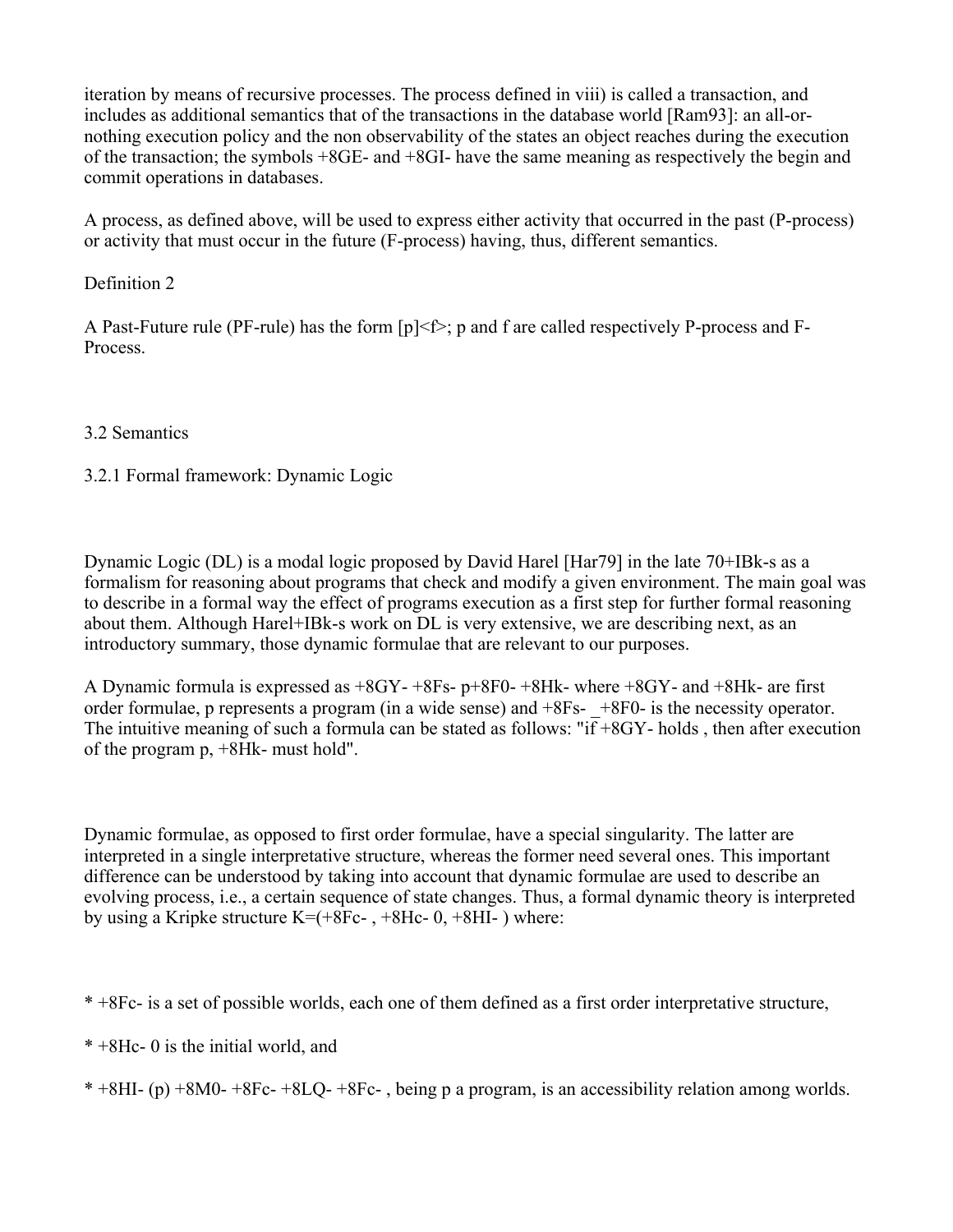The figure shows a simplified graphical representation of such a structure. This type of structure needs to be extended to capture the notion of history or trace to make it suitable for interpreting processes. This extension will result in a new interpretative structure called Dynamic Kripke Structure.

# Definition 3

Given a Kripke structure  $K=(8FfwLPAg8Hc+8DA-8CzwIPBy-)$ , a trace over K is defined inductively as follows:

\* +8Gw- is a trace over K (the empty trace)

\* if T is a trace over K, e+8M4- X and +8HfwzvAg8Fc-+8CzwIA-then T+8Po- (e,w) is a trace over K

\* only are traces those defined by i), ii).

# Definition 4

A Dynamic Kripke Structure is a pair  $Kd = (K,T)$ , where K is a traditional Kripke structure and T is a trace over K.

# 3.2.2 Semantics of P-processes

P-processes are used, as described earlier, to express activity that occurred in the past of a given object. Therefore, their semantics will be directly defined in terms of a DKS since this interpretative structure keeps track of the actual life (trace) of every object in a given system.

# Definition 5

A DKS  $Kd = (K, Tk)$ , where  $K = (+8FfwLPAg8Hc+8DA+8CzwIPBy-)$ , is model of a P-process p if and only if:

 $*$  p = +8Gw- , or

 $* p = q \& p$  p and Tk = T+8Nc- (e, +8Hc-), with +8Hc- +8M4- +8Fc- such that either

 $*$  pn = e, or

\* pn = (e1 or e2 or ... or em) and +8CQ- i+8M4-  $\{1, ..., m\}$ : ei = e,

and Kd+IBk-  $=$  (K,T) is model of q, or

\*  $p = q \&$  check(+8Go-), such that either

\* Tk = T+8Nc- (e,+8Hc-) / +8CQ- (+8HfwLPB3-+8DE-) +8M4- +8HI- (e) such that+8CDwdw-1+JV4-  $+8G<sub>0</sub>$ , or

\* Tk =  $+8$ Gw- /  $+8$ Hc-0+JV4-  $+8$ Go-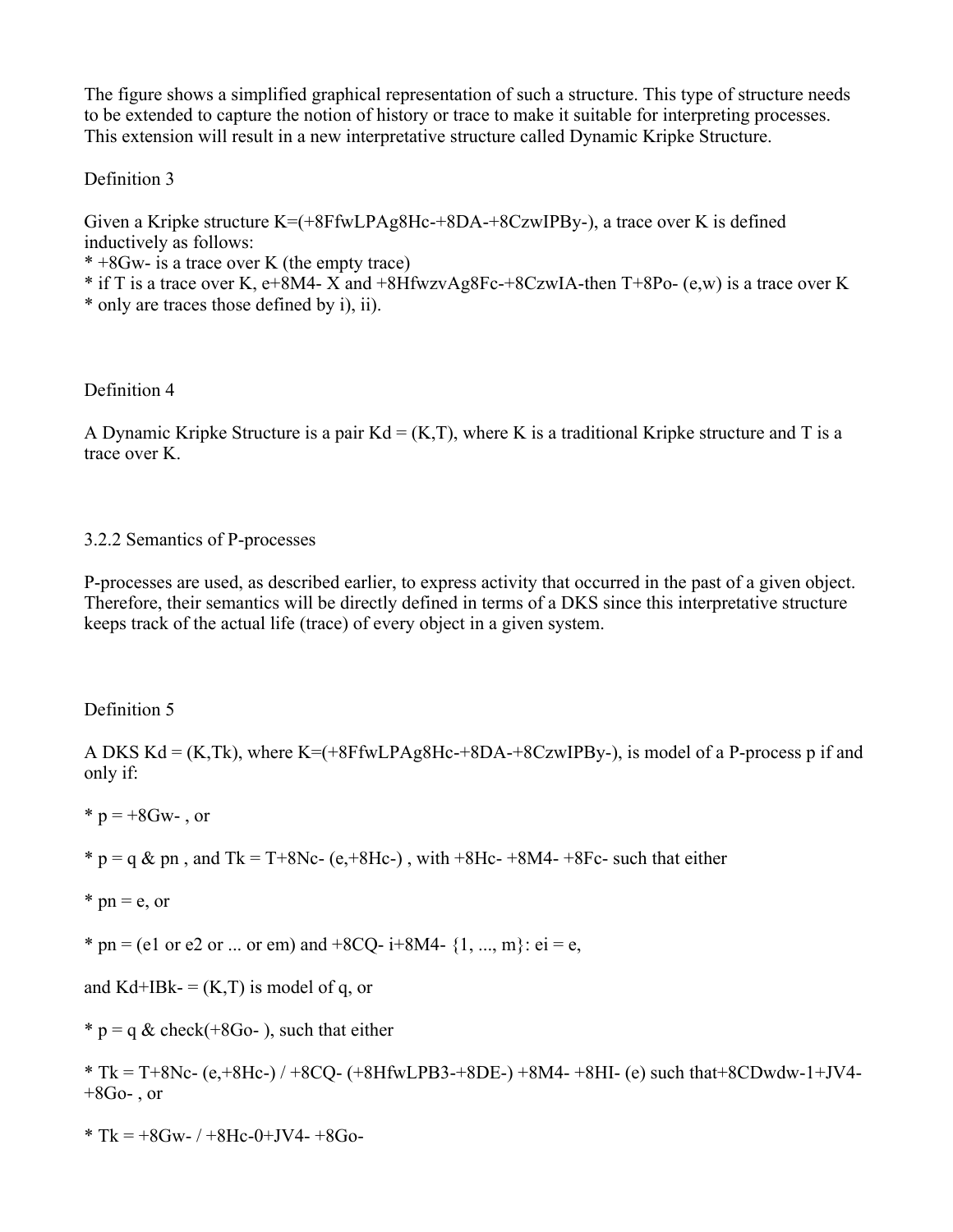and Kd is model of q.

3.2.3 Semantics of F-processes

As opposed to P-processes, F-processes describe future behavior rather than a history; DL already provides a language with a well-defined semantics in order to reason about future evolution, thus we make use of it to give a semantics to F-processes that incorporates the notion of obligation. Taking as basis the fact that any operator of a process algebra can be defined in terms of those of the BPA [Wie93] we just give the formalization for the sequence and choice operators.

# 3.2.3.1 Sequential composition of events

Let us suppose we have an object o whose type has a process term that includes a subterm like the shown in the following figure:

 where ei and ej are events of X. Let v1, ..., v3 denote the states that o reaches after the execution of the different events that compose the subprocess +IBQ-as already mentioned, those states will be characterized by a set of 1st-order formulae. In terms of them, the above process has the following semantics:

 $*$  v1 [ei] v2 \* v2[+8Ng- ei] false  $*$  v2[ei] v3

By +8Ng- ei we denote in ii) the non occurrence of ei; there has been some controversy in the literature about the action negation operator; some proposals [Geh92] have a complement operator, and other [Cha93] explicitly omit a not operator from the event definition language. We use the notation +8Ng-a as a syntactic facility to express the occurrence of any action different from a.

# 3.2.3.2 Choice among events

In this case the situation is slightly different, though the treatment is similar to the previous one; for the subprocess

we distinguish between v2 and v3 because the execution of each action in the choice may lead the object to a different state; let us suppose that v2, v3 represent the states reached by the object after the execution of the events ei, ej respectively; thus the semantics in terms of dynamic formulae is given by: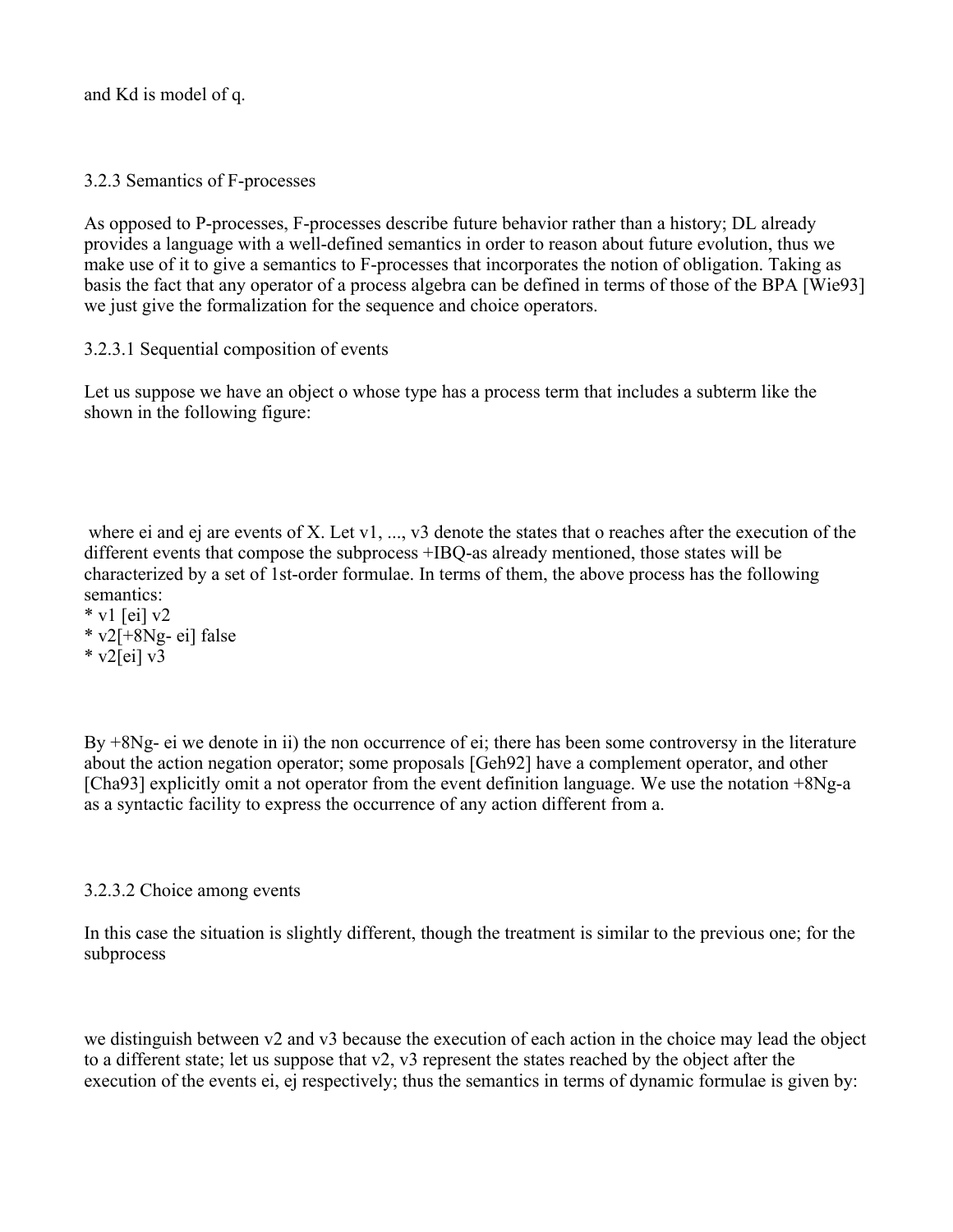$*$  v1[+8Ng- ei]v3  $*$  v1[ei] v2  $*$  v1[+8Ng- ej] v2  $*$  v1[ej]v3

3.2.3.3 Semantics of the check process

The check process as a component of a F-process forces the validation of a certain first order formula +8GY- in the current state of an object. The semantics for this process can be also expressed in terms of dynamic formulae:

+8Ng- +8GY- [check(+8GY- )] false

3.2.4 Dimensions of behavior in terms of PF-rules

So far, we have defined a general formal framework to be used in the characterization of OASIS behavioral components; next we show them together with their formalization through PF-rules.

#### 3.2.4.1Reactive behavior

#### 3.2.4.1.1 ES reactions

When an event e occurs in the life of an object, the object behaves following a predefined pattern:

\* Evaluation of the event precondition +8GY- in the object+IBk-s state

\* Change of the object+IBk-s state according to the valuation formula +8Hk- [e]+8GQ- .

\* Integrity constraints checking: integrity constraints +8Go- are checked in the new state reached by the object.

If either the precondition is not true or the final state of the object does not satisfy the constraints, the event is rejected and there is no change of state.

The following PF-rule defines this type of behavior:

```
[check(+8GbwKfAg8CbwIA-check+8CjwefAg-)& e ] <check(+8GQ- ) & check(+8Go- )>
```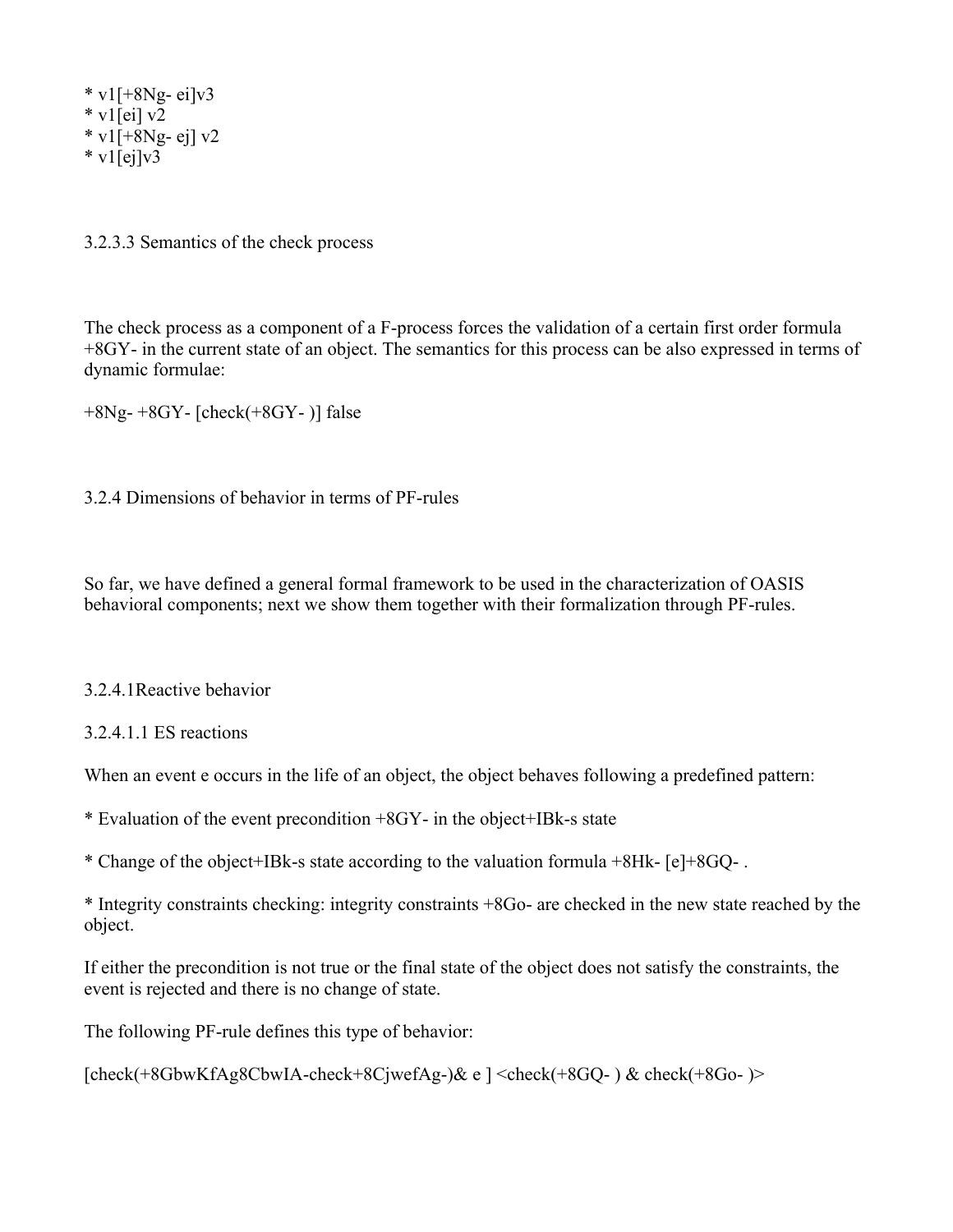# 3.2.4.1.2 EA reactions

EA reactions are introduced in OASIS to cope with what other authors call causal dependency between events, that is, the occurrence of an action a in the life of an object after the previous occurrence of another event e, regardless the state of the object. This behavior can be expressed in terms of PF-rules as

 $[e] \leq a$ 

# 3.2.4.1.3 CA reactions

CA reactions are CA rules where the condition is a P-process, and the action that must be fired if the condition holds (in other words, if the trigger is activated) is a F-process. Each time a change of state occurs on the life of an object, the state-driven triggers are checked and the associated actions are executed for those whose conditions hold. A CA trigger with condition +8GY- and action a can be written in terms of PF-rules as:

[check $(+8$ GY- $)]$  <a>

In all previous cases we talk about reactivity rather than activity because this behavior is not truly spontaneous, yet it is dependent of the occurrence of an event.

Triggers extend ES reactions in the following way: after integrity checking, a trigger monitoring is done in order to check which rules are activated in the new state. A policy to resolve conflicts when more than one rule is activated must be defined.

3.2.4.2 Active behavior

Active behavior is introduced in our model as a way of characterizing patterns of objects+IBk- lives. Thus, it is not a behavior that is triggered by a particular change of state at any point of an object+IBk-s life but by the fact that it has been created. An object in this case performs a certain active behavior by its own and not as a reaction to external stimuli. A pattern of life p for a given object can be expressed as a PF-rule as follows:

# $[\text{birth}]$

where birth denotes the creation of the object and p is the F-process that corresponds to the component P of the OASIS type as described in section 2.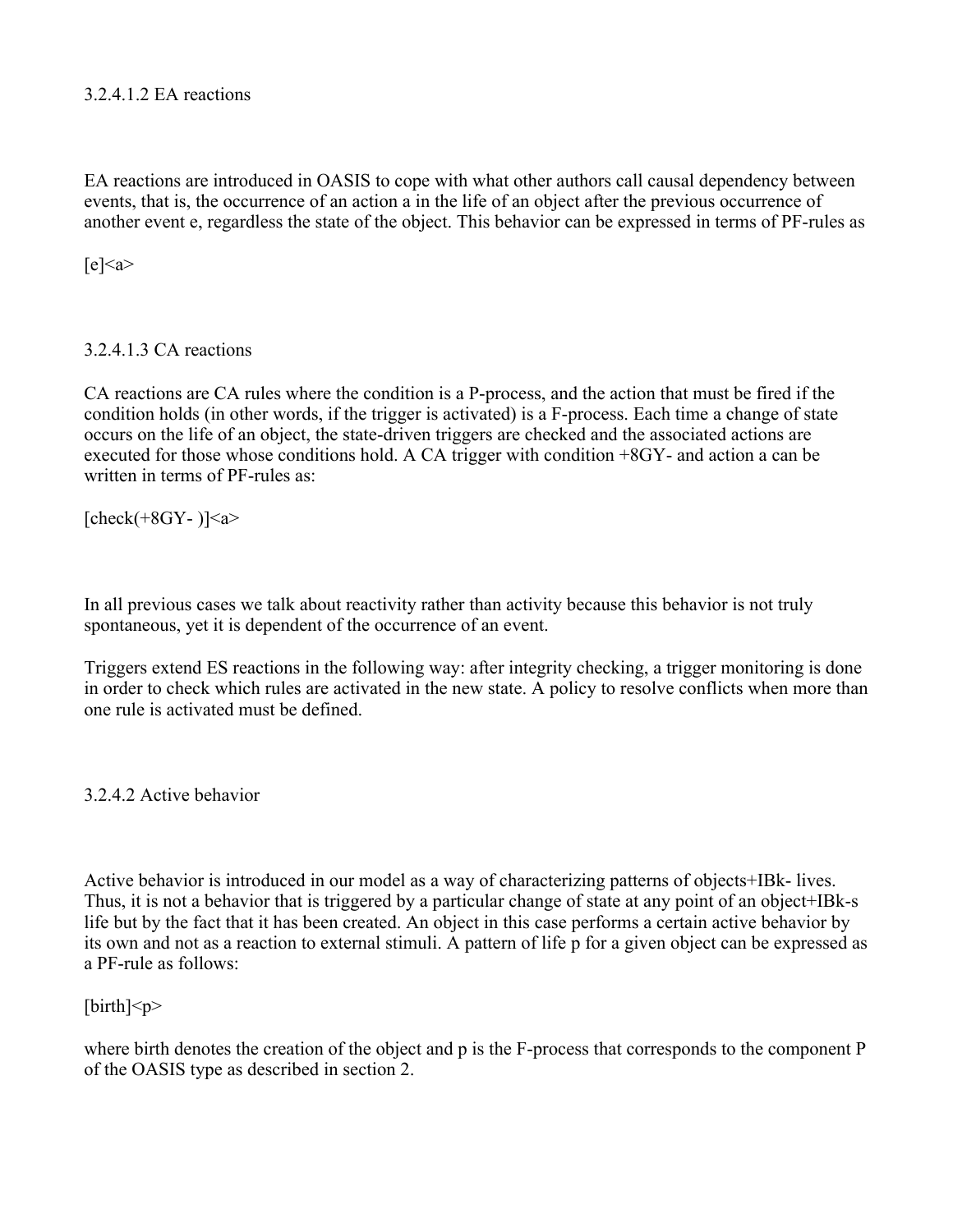### **4. Conclusions and future work**

In this paper we have presented a model of activity to be used in the requirements engineering phase of the software lifecycle supporting the claim that (re)active behavior is just another property of real entities and should not be modeled taking as primitives events in a particular DBMS. This independence allows implementations of information systems over different target ADBMS.

The behavioral OASIS model distinguishes between reactive and active behavior of objects. We have shown that all of them, though different in essence, can be syntactically expressed by using Past Future rules in a unified way. Complex processes consisting of events and conditions over states can be described in order to represent activity in, both, the future and the past life of objects. We have also defined a common declarative semantics in terms of Dynamic Kripke structures and Dynamic Logic formulae, setting the basis for further research on operational semantics to reach implementations of ADBMS consisting of sets of PF rules.

The concepts an ideas presented deal with a very specific area of interest in Software Engineering: a syntactically and semantically unified model that extends the capabilities of an existing model (OASIS) to enhance its active capabilities. However, there is an essential question that must not be avoided: is this an exhaustive solution to the problem of Requirements Analysis and Specification of Active Systems? The answer to this question is, in our opinion, no. A complete solution must deal, on the one hand, with the model-oriented problems and challenges presented in this paper and, in the other hand, with the methodological aspects that support cognitive processes of identification, analysis, and specification of active dimensions in Information Systems. These clearly needed methodological guidelines are currently under research and an exhaustive overview of the existing philosophic and logic fertile literature about the problem of actions, which is out of the scope of this paper, has been performed [Jae98]. As a result of this preliminary study we find particularly interesting the work of Rescher [Res66] in which a thorough catalogue of key generic descriptive elements of actions is provided. His categorization has several strong features that make it suitable for developing a methodology for Requirements Analysis: it is simple, in-depth, and abstract (i.e., no references to database oriented concepts are present). We are currently developing a methodology based on Rescher+IBk-s categories which will complement our model-oriented concepts in order to obtain a complete environment for Requirements Analysis and Specification of Active Systems. Some additional work must be done as well in order to check the suitability of a transformational approach to implementations over different data models. Finally, though a prototype implementing the OASIS model exists, a deeper study of the appropriate architecture for an OASIS-based ADBMS is in project.

### Acknowledgements

The work of Javier Jaén is supported by the Fulbright Commission under program "Spain-USA 2000."

### References

[Can95] Canós, J. H., Penadés, M.C., Ramos, I. and Pastor, O., A knowledge-base architecture for object societies, Proceedings of the DEXA-95 Workshop, OMNIPRESS, 1995.